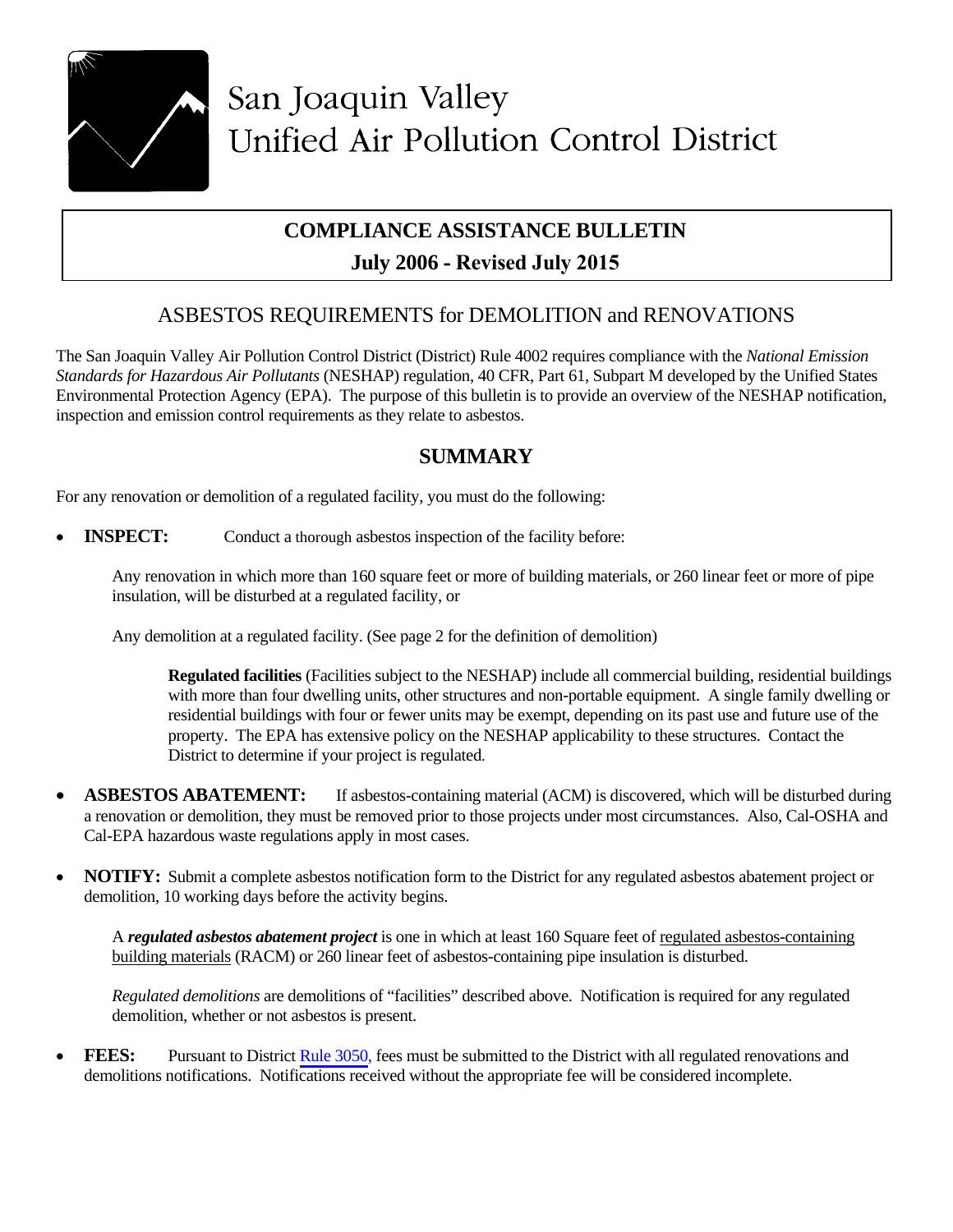**DEMOLITION PERMIT RELEASE FORM:** Any demolition (regulated or not), for which a building department demolition permit is applicable, requires a completed Demolition Permit Release form. Building officials will require an approved copy of this form, signed by the District, prior to the issuance of a building department demolition permit.

# **SOME DEFINITIONS: 61.141**

- **1. FACILITIES -** Facilities subject to the rule include "all structures, installations, buildings and equipment, except for a single family dwelling (SFD) or a residential building with more than four dwelling units. However SFD or building with four or fewer units is also subject to the regulation if:
	- **a**. It has been used for, or is being removed to be replaced by a non-residential use, or
	- **b**. It is to be used as a training burn exercise.
	- **c.** Sites with more than one such building remodeled or demolished are always regulated.
- **2. DEMOLITION** In addition to the total destruction of a structure, demolitions include "the removal of any structural load-bearing member from a facility together with any related handling operations or the intentional burning of a building" (training burns conducted by a fire fighting agency only). Also, the separation of a structure from its foundation prior to relocation is a demolition.
- **3.** RENOVATION means "altering a facility or one or more facility components in any way, including the stripping or removal RACM from a facility component." Renovations include all activities in which asbestos could be disturbed at a regulated facility, including the clean up and removal of debris from buildings which have burned.

### **4. NON-FRIABLE ACM**

- **a.** Category I non-friable is "asbestos-containing packing, gaskets, resilient floor covering and asphalt roofing products containing more then 1 percent asbestos as determined by PLM testing that, when dry, *cannot* be crumbled, pulverized, or reduced to powder by hand pressure."
- b. **Category II non-friable ACM** is "any ACM, excluding Category 1 ACM, containing more then 1 percent asbestos as determined by PLM testing, that when dry, *cannot* be crumbled, pulverized, or reduced to powder by hand pressure."

#### **5. RACM - include:**

- **a**. **Friable ACM**, which is any material containing more than 1 percent asbestos, as determined by Polarized Light Microscopy (PLM) testing, which, when dry, can be crumbled, pulverized, or reduced to powder by hand pressure.
- **b. Category I nonfriable ACM** that is in poor condition and "has become friable" or "that has or will be subjected to sanding, grinding, cutting, or abrading."
- **c. Category II nonfriable ACM** that has a high probability of becoming or has become crumbled, pulverized, or reduced to powder by the forces expected to act on the material in the course of demolition or renovation.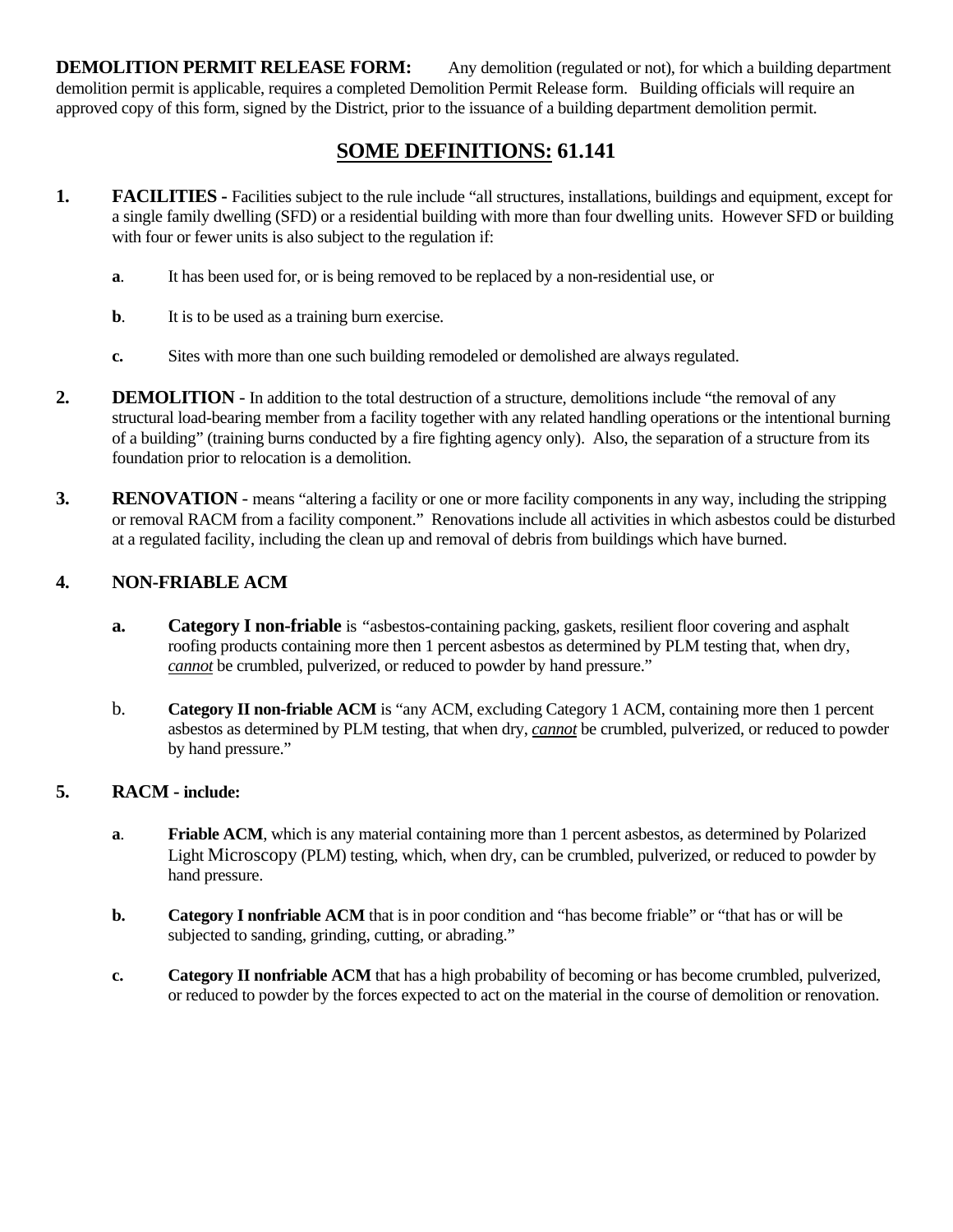### **INSPECTION: 61.145 (a)**

#### **An asbestos inspection must be performed by the owner or operator prior to:**

- **a.** Any regulated demolition.
- **b.** Any renovation activity in which more than 160 square feet of building material or 260 linear feet of pipe insulation will be disturbed. An inspection is not necessary, however, if the material to be disturbed is stipulated to be asbestos containing and will be removed in accordance with the NESHAP.

Cal-OSHA regulations in the California Labor Code, 9021.5 through 9021.8, require that asbestos-consulting services (inspections) shall be performed by a person who is certified by Cal-OSHA, and who has taken and passed an EPAapproved Building Inspector course and performs the inspection according to the procedures outlined in the course.

#### **The District requires that inspection reports (surveys) must include:**

- a. A schematic showing the location of all tested materials.
- b. The following data for all asbestos-containing materials:
	- 1. The amount and description of each material.
	- 2. Percent asbestos content (10% and below must be point counted).
	- 3. Whether or not the material is friable.

### **A report of the asbestos inspection (survey) must be received with each demolition notification.**

# **NOTIFICATION 61.145 (b)**

#### **A hard copy of the asbestos notification must be submitted to the District, at least 10 working days prior to:**

- a. Any regulated demolition (see definitions of *demolition* and *facility* above).
- b. Any renovation in which more than 160 Square feet or 260 Linear feet of RACM will be disturbed.

The District notification form and instructions for filling it out are with the bulletin.

### **Notifications will not be complete, nor will the 10 working day notice period begin, until all of the required information and fees have been submitted to the District.**

Notifications may be submitted by hand delivery, U.S mail or commercial courier. Facsimile is and e-mails are not acceptable methods of delivery.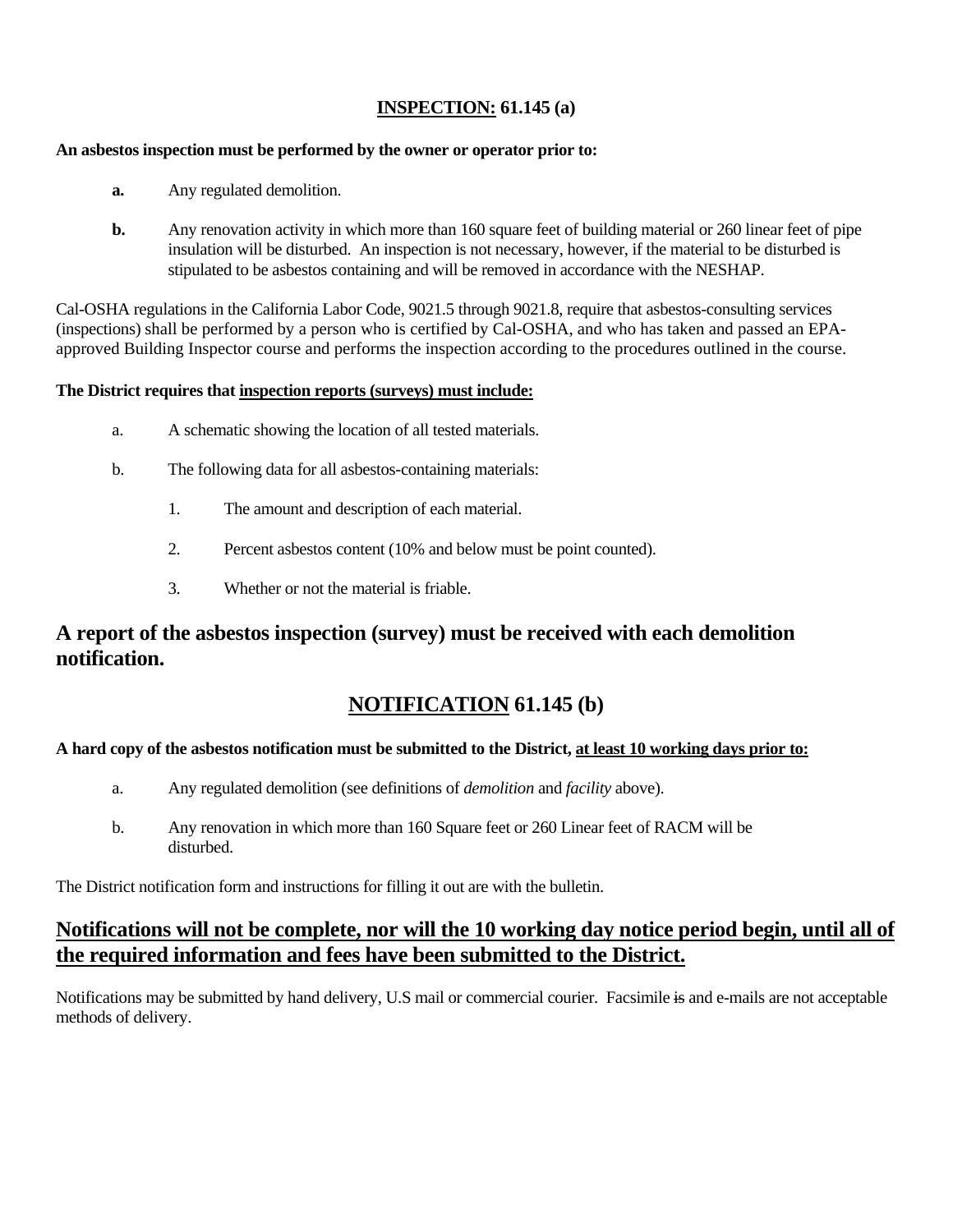### **ASBESTOS ABATEMENT: 61.145 (c)**

Asbestos-containing materials discovered during the inspection process, which will be disturbed during renovation or demolition, must be removed properly prior to the demolition or renovation. Employees engaged in asbestos abatement work must be properly trained and equipped for the work in accordance with Cal-OSHA regulations. The Cal-OSHA and NESHAP regulations have specific work practice requirements to be followed during the removal of these materials. Also, the NESHAP regulation and Cal-EPA have waste handling, transportation and disposal requirements applicable that must be adhered to.

### **SJVUAPCD Rule 3050 (Fees)**

A nonrefundable fee must be paid with each demolition and renovation notification, in accordance with SJVUAPCD Rule 3050, Asbestos Removal Fees, which is attached. Fees for asbestos abatement projects are based on the amount of RACM removed. If a project involves at least 160 square feet, 260 linear feet and/or 35 cubic feet or more of RACM, fees for each quantity of material are determined and added together to arrive at the total fee for the project.

### **DEMOLITION PERMIT RELEASE FORM**

CH &S Section 19827.5 requires city or county building officials to have proof of compliance with, or exemption from, the asbestos NESHAP notification requirements before they issues demolition permits. In order to facilitate this, the District has developed a Demolition Permit Release form (attached). For facilities subject to the NESHAP, the District will issue a Demolition Permit Release form once it has been properly noticed of the work that is to occur. *The Signed release form does not guarantee that asbestos abatement or demolition work is being done properly.* For all demolitions, including facilities exempt from the NESHAP, the applicant must fill out the Demolition Permit Release form and have it signed by the District before obtaining a building department demolition permit. The District allows facsimile transmittal of release forms.

# **RECYCLING/WASTE DISPOSAL**

In addition to waste disposal information about RACM, the asbestos notification must identify any building materials, which will be recycled after removal from a project. The name of the recycling contractor and location of such activity must be identified.

### **No asbestos containing or asbestos contaminated material may be recycled.**

If you have any questions, we encourage you to contact one of our three regional offices.

| Northern region                                       | <b>Central Region</b>                       | <b>Southern Region</b>      |
|-------------------------------------------------------|---------------------------------------------|-----------------------------|
| Merced, San Joaquin and<br><b>Stanislaus Counties</b> | Fresno, Kings and Madera<br><b>Counties</b> | Kern and Tulare<br>Counties |
| 4800 Enterprise Way,                                  | 1990 Gettysburg Avenue,                     | 34946 Flyover Court         |
| Modesto, CA 95356                                     | Fresno, CA 93726                            | Bakersfield, CA 93308       |
| $(209)$ 557-6400                                      | $(559)$ 230-6000                            | $(661)$ 392-5500            |
| Fax (209) 557-6475                                    | Fax (559) 230-6062                          | Fax (661) 392-5586          |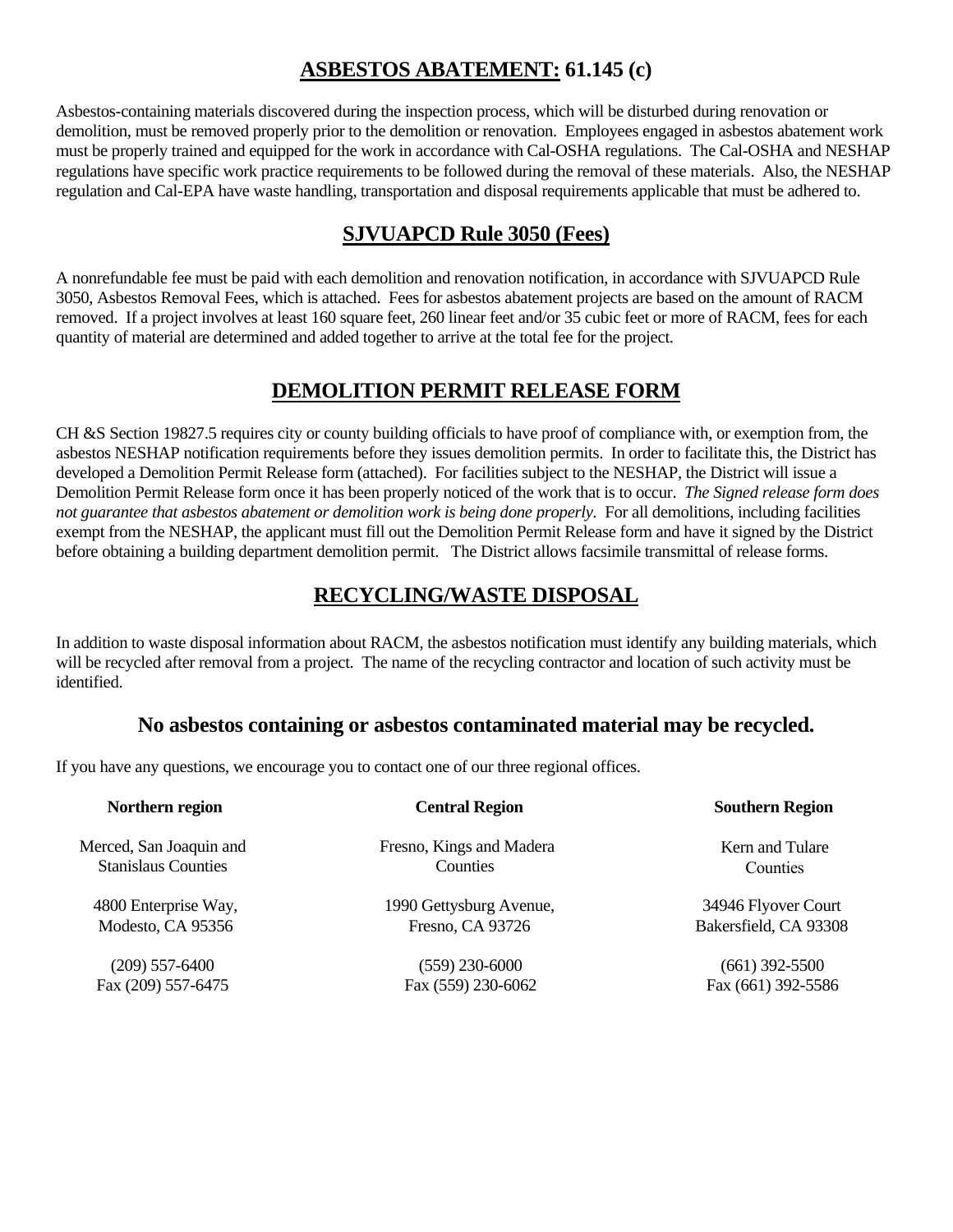# **San Joaquin Valley Unified Air Pollution Control District**

ASBESTOS DEMOLITION/RENOVATION NOTIFICATION FORM GENERAL INFORMATION

The Asbestos NESHAP, 40 CFR Part 61, Subpart M, requires written notification of demolition or renovation operations under Section 61.145. The form below form may be used to fulfill this requirement. Only complete notification forms are acceptable. Incomplete notification may result in enforcement action.

The notification must be postmarked or delivered no later than ten working days prior to the beginning of the asbestos removal activity (dates specified in section 7) or demolition (dates specified in Section 8). Please submit this form and corresponding fees to the appropriate office:

> For Fresno, Madera and Kings Counties: SJVUAPCD Attention: Asbestos Program 1990 E. Gettysburg Avenue Fresno, California 93726

For San Joaquin, Stanislaus and Merced Counties: **SJVUAPCD** Attention: Asbestos Program 4800 Enterprise Way Modesto, CA 95356

For Tulare and Kern Counties: SJVUAPCD Attention: Asbestos Program 34946 Flyover Court Bakersfield, CA 93308

#### **INSTRUCTIONS**

- 1. Type of Notification: Check Original if the notification is a first time or original notification; Revised (Dates) if the notification is a revision dates only; Revised (Others) if the notification is a revision of other data (highlight changes); Canceled if the project has been canceled; or "Courtesy" if the activity is not regulated. When submitting a revised notification add a number (starting with the number 1) after "revised" to differentiated between revisions.
- 2. Type of Operation: Check for facility demolition, ordered demolition, facility renovation, or Emergency renovations.
- 3. Facility Description: Provide detailed information on the areas being renovated or demolished. If applicable, provide the floor numbers and room numbers where renovations are to be conducted.

Site Location: Provide information needed to locate the site in the event that the address alone is inadequate.

Present Use/Prior Use/Future Use: Describe the primary use of the facility or enter the following: Hospital; School; Public Building; Office; Industrial; University or College; Ship; Commercial; Residence; or Subdivision.

- 4. Is Asbestos Present? Answer "Yes" or "No" regardless of the amount or type of asbestos.
- 5. Include a complete asbestos report (survey) that accurately depicts amounts, percent, analytical method used
- 6. Approximate Amount of Asbestos including: (1) Regulated ACM to be removed (including non-friable ACM to be sanded, ground or abraded); (2) Category I\II ACM not removed; and for "courtesy notices" (3) Non-friable ACM to be removed. Enter amounts in square feet or linear feet. Describe volume in cubic feet only if the amount cannot be approximated in square feet or linear feet.
- 7. Removal Dates (MM/DD/YY): Enter scheduled dates for asbestos removal work. Asbestos removal work includes any activity, including site preparation, which will break up, dislodge or disturb asbestos material.
- 8. Demo/Renovation Dates (MM/DD/YY): Enter scheduled dates for beginning and ending the planned demolition or renovation.
- 9. FACILITY OWNER INFORMATION: Enter the name of the site supervisor and contact person for the notification. If additional parties share responsibility for the site, demolition activity, renovations or ACM removal, include complete information (including name, address. contact person and telephone number) below.
- 10. Removal Contractor: Contractor hired to remove asbestos.
- 11. Other Contractor: Demolition contractor, general contractor, or any other person, who leases, operates, controls or supervises the site.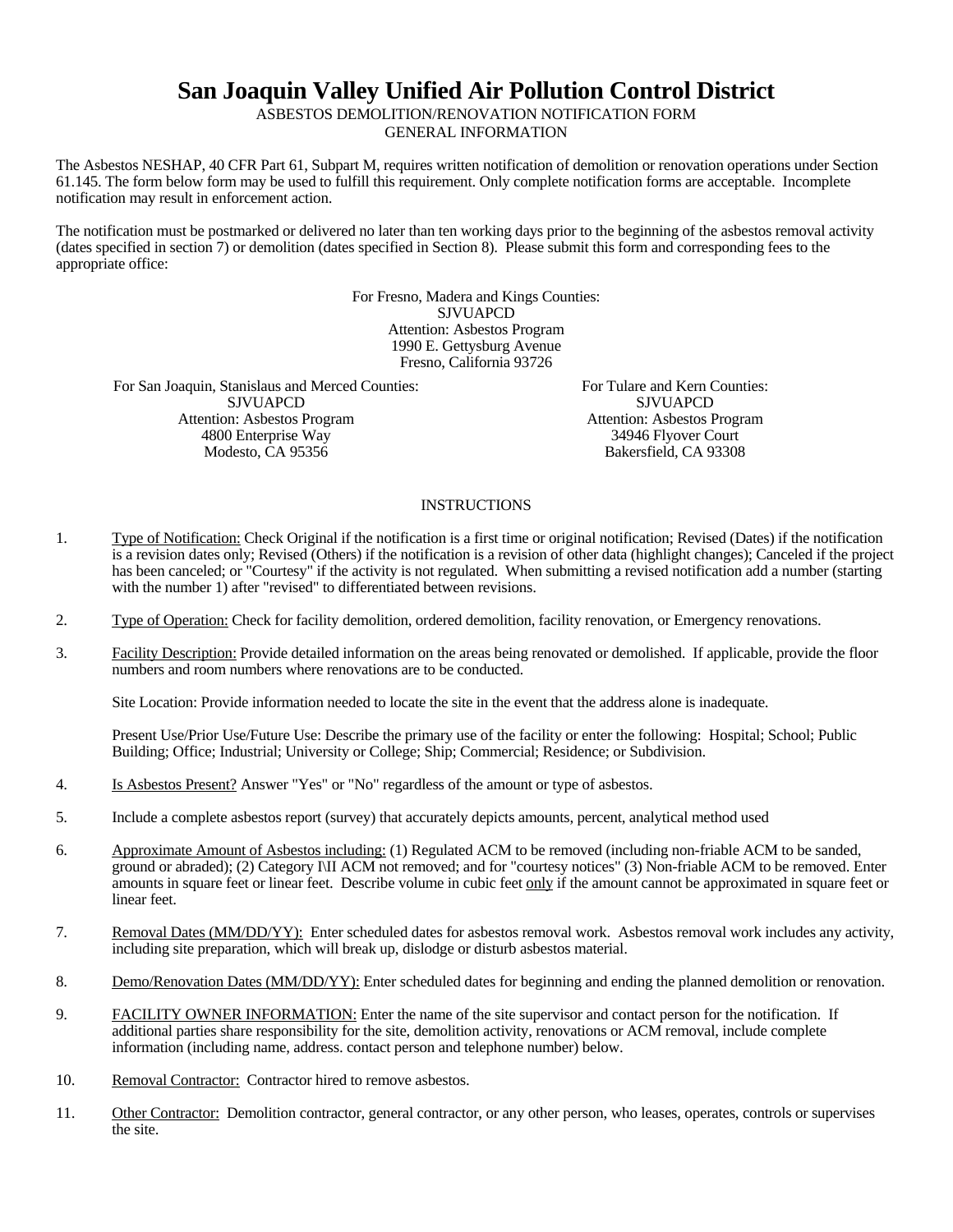- 12. Description of Planned Demolition or Renovation Work and Method(s) to be Used: Include in this area a description of the demolition and renovation techniques to be used and the types of facility components and materials which will be affected by this work.
- 13. Description of Engineering Controls and Work Practices to be Used to Prevent Emissions at the Site: Describe the work practices and engineering controls selected to ensure compliance with the requirements of the regulations, including both asbestos removal and waste-handling emission control procedures.
- 14. ACWM Transporter(s): Enter the names, addresses, contact persons and telephone numbers of the persons or companies responsible for transporting ACM from the removal site to the waste disposal site. If the removal contractor or owner is the waste transporter, state "same as owner" or "same as removal contractor." If additional parties are responsible include complete information on an additional sheet submitted with the form.
- 15. ACWM Disposal Site: Identify the waste disposal site, including the complete name, location and telephone number of the facility. If ACM is to be disposed of at more than one site, provide complete information on an additional sheet submitted with the form.
- 16. Recycling of Waste Material (No ACM may be recycled): Identify the site, including the complete name, location and telephone number of the facility, where any material is to be taken for recycling.
- 17. If Demolition Ordered by a Government Agency, Please Identity the Agency: Provide the name of the responsible official, title and agency, authority under which the order was issued, the dates of the order and the dates of the ordered demolition. A copy of the order shall be attached to the notification.
- 18. For Emergency Renovation: Provide the date and time of the emergency, a description of the event and a description of unsafe conditions, equipment damage or financial burden resulting from the event. The information should be detailed enough to evaluate whether a renovation falls within the emergency exception.
- 19. Description of Procedures to be Followed in the Event that Unexpected Asbestos is Found or Previously Nonfriable Asbestos Material Becomes Crumbled, Pulverized, or Reduced to Powder: provide adequate information to demonstrate that appropriate actions have been considered and can be implemented to control asbestos emissions adequately, including at a minimum, conformance with applicable work practice standards.
- 20. Certification of Presence of Trained Supervisor: The notifier must certify that a person trained in asbestos-removal procedures will supervise the demolition or renovation. The supervisor is responsible for the activity on-site. Evidence that the supervisor has completed the training must be available for inspection during normal business hours.
- 21. Verification: Please certify the accuracy and completeness of the information provided by signing and dating the notification form.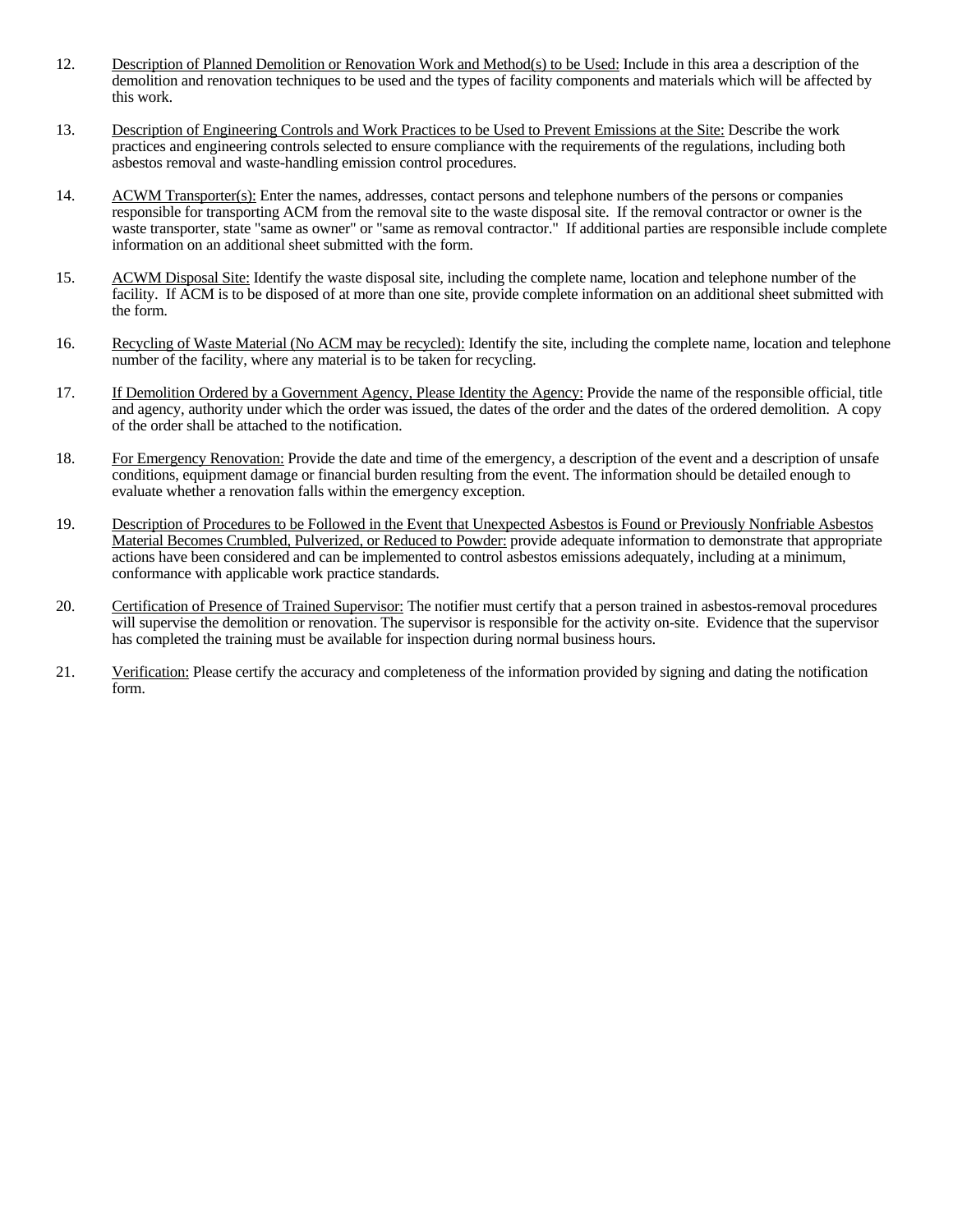# **San Joaquin Valley Unified Air Pollution Control District Asbestos Notification**

|                                                                                                                                                                                                                                                                                                     |          |                                        |                        |                                                                                    |                      |                                             |                                                                          | ASDESIOS INDUINZATION |              |                                                                  |                             |                         |                             |           |  |  |  |
|-----------------------------------------------------------------------------------------------------------------------------------------------------------------------------------------------------------------------------------------------------------------------------------------------------|----------|----------------------------------------|------------------------|------------------------------------------------------------------------------------|----------------------|---------------------------------------------|--------------------------------------------------------------------------|-----------------------|--------------|------------------------------------------------------------------|-----------------------------|-------------------------|-----------------------------|-----------|--|--|--|
| Operator Project #                                                                                                                                                                                                                                                                                  |          | <b>Postmark Date</b>                   |                        |                                                                                    | <b>Received Date</b> |                                             |                                                                          | Fee Received \$       |              |                                                                  |                             | District Notification # |                             |           |  |  |  |
| Completed by:<br>Phone:<br>Company:                                                                                                                                                                                                                                                                 |          |                                        |                        |                                                                                    |                      |                                             |                                                                          |                       |              |                                                                  |                             |                         |                             |           |  |  |  |
| Original $\Box$<br><b>1. TYPE OF NOTIFICATION:</b>                                                                                                                                                                                                                                                  |          |                                        | Revised (Dates) $\Box$ |                                                                                    |                      | Revised (Others) $\Box$ (Highlight Changes) |                                                                          |                       |              |                                                                  | Courtesy $\Box$<br>Canceled |                         |                             |           |  |  |  |
| 2. TYPE OF OPERATION:                                                                                                                                                                                                                                                                               |          |                                        | Demo $\Box$            |                                                                                    | Ordered Demo         | $\mathbf{I}$                                |                                                                          | Renovation            | $\mathbf{I}$ |                                                                  |                             |                         | <b>Emergency Renovation</b> |           |  |  |  |
|                                                                                                                                                                                                                                                                                                     |          |                                        |                        | 3. FACILITY DESCRIPTION: (Include building name, number, and floor or room number) |                      |                                             |                                                                          |                       |              |                                                                  |                             |                         |                             |           |  |  |  |
| <b>Building Name:</b>                                                                                                                                                                                                                                                                               |          |                                        |                        |                                                                                    |                      |                                             |                                                                          | Lease Name:           |              |                                                                  |                             |                         |                             |           |  |  |  |
| Address:<br>City:                                                                                                                                                                                                                                                                                   |          |                                        |                        |                                                                                    |                      |                                             | County:                                                                  |                       |              |                                                                  |                             |                         |                             |           |  |  |  |
| Site Location on property:                                                                                                                                                                                                                                                                          |          |                                        |                        |                                                                                    |                      |                                             |                                                                          |                       |              |                                                                  |                             |                         |                             |           |  |  |  |
| Is demolition in preparation for construction? $\Box$ Yes $\Box$ No<br><b>Building Size:</b><br>Sq Ft<br>Number of Floors:<br>Age:<br>Present Use:<br>Prior Use:<br>Future Use:<br>4. IS ASBESTOS PRESENT: $\Box$ Yes $\Box$ No<br><b>SURVEY COMPLETED:</b> $\Box$ Yes $\Box$ No<br>TO BE CONDUCTED |          |                                        |                        |                                                                                    |                      |                                             |                                                                          |                       |              |                                                                  |                             |                         |                             |           |  |  |  |
|                                                                                                                                                                                                                                                                                                     |          |                                        |                        |                                                                                    |                      |                                             |                                                                          |                       |              |                                                                  |                             |                         |                             |           |  |  |  |
|                                                                                                                                                                                                                                                                                                     |          |                                        |                        |                                                                                    |                      |                                             |                                                                          |                       |              |                                                                  |                             |                         |                             |           |  |  |  |
| 5. A COPY OF THE INSPECTION REPORT WITH PROCEDURE, INCLUDING ANALYTICAL METHOD USED TO DETECT THE<br>PRESENCE OF ASBESTOS MATERIAL MUST BE INCLUDED WITH THIS NOTIFICATION.                                                                                                                         |          |                                        |                        |                                                                                    |                      |                                             |                                                                          |                       |              |                                                                  |                             |                         |                             |           |  |  |  |
| <b>6.</b> Approximate amount of asbestos, including:<br>1. Regulated ACM to be removed.<br>2. Category I/II ACM not removed.<br>3. Non-friable ACM to be removed.                                                                                                                                   |          | (1)<br><b>RACM</b><br>to be<br>removed |                        | Friable<br><b>ACM</b><br>$(1\%)$                                                   |                      |                                             | (2)<br>Non-friable ACM<br>not to be removed<br>Category I<br>Category II |                       |              | (3)<br>Non-friable ACM to be removed<br>(Courtesy)<br>Category I |                             |                         | Category II                 |           |  |  |  |
| Pipes (Linear Feet)                                                                                                                                                                                                                                                                                 |          |                                        |                        |                                                                                    |                      |                                             |                                                                          |                       |              |                                                                  |                             |                         |                             |           |  |  |  |
| Surface Area (Square Feet)                                                                                                                                                                                                                                                                          |          |                                        |                        |                                                                                    |                      |                                             |                                                                          |                       |              |                                                                  |                             |                         |                             |           |  |  |  |
| Volume (Cubic Feet-If Lnft Or Sqft Could Not Be Measured)                                                                                                                                                                                                                                           |          |                                        |                        |                                                                                    |                      |                                             |                                                                          |                       |              |                                                                  |                             |                         |                             |           |  |  |  |
| <b>ASBESTOS REMOVED FROM</b>                                                                                                                                                                                                                                                                        |          |                                        | Surfaces:              | $\Box$                                                                             | $Yes \Box No$        |                                             | Pipes:                                                                   | $\Box$                | $Yes \tN$    |                                                                  |                             | Components:             | $\perp$                     | $Yes \tN$ |  |  |  |
| <b>AMOUNT OF EACH TYPE OF</b><br><b>ASBESTOS</b> (in square feet)                                                                                                                                                                                                                                   |          |                                        | Acoustic ceiling       |                                                                                    | Sheet Vinyl          |                                             |                                                                          | Insulation            |              | Fire Proofing                                                    |                             | Ducting<br>Stucco       |                             | Mastic    |  |  |  |
| Floor Tile (VAT)                                                                                                                                                                                                                                                                                    | Dry Wall |                                        | Transite<br>Plaster    |                                                                                    |                      |                                             | Roofing<br>Others (Describe)                                             |                       |              |                                                                  |                             |                         |                             |           |  |  |  |
| 7. REMOVAL DATES: (MM/DD/YY)                                                                                                                                                                                                                                                                        |          |                                        |                        |                                                                                    | Start:               |                                             |                                                                          |                       |              | Complete:                                                        |                             |                         |                             |           |  |  |  |
| 8. DEMO/RENOVATION DATES (MM/DD/YY)<br>Start:                                                                                                                                                                                                                                                       |          |                                        |                        |                                                                                    | Complete:            |                                             |                                                                          |                       |              |                                                                  |                             |                         |                             |           |  |  |  |
| 9. FACILITY OWNER INFORMATION:                                                                                                                                                                                                                                                                      |          |                                        |                        |                                                                                    |                      |                                             |                                                                          |                       |              |                                                                  |                             |                         |                             |           |  |  |  |
| Address:                                                                                                                                                                                                                                                                                            |          |                                        |                        |                                                                                    |                      | City:                                       |                                                                          |                       |              |                                                                  | State:                      |                         |                             | Zip:      |  |  |  |
| Contact:                                                                                                                                                                                                                                                                                            |          |                                        |                        | Telephone:<br>Site Supervisor:                                                     |                      |                                             |                                                                          |                       |              |                                                                  |                             |                         |                             |           |  |  |  |
| 10. REMOVAL CONTRACTOR:                                                                                                                                                                                                                                                                             |          |                                        |                        |                                                                                    |                      |                                             |                                                                          |                       |              | <b>CAL-OSHA REGISTRATION#:</b>                                   |                             |                         |                             |           |  |  |  |
| Address:                                                                                                                                                                                                                                                                                            |          |                                        |                        |                                                                                    |                      | City:                                       |                                                                          |                       |              |                                                                  | State:                      |                         |                             | Zip:      |  |  |  |
| Contact:                                                                                                                                                                                                                                                                                            |          |                                        |                        | Telephone:                                                                         |                      |                                             | Site Supervisor:                                                         |                       |              |                                                                  |                             |                         |                             |           |  |  |  |
| <b>11. OTHER CONTRACTOR:</b>                                                                                                                                                                                                                                                                        |          |                                        |                        |                                                                                    |                      |                                             |                                                                          |                       |              |                                                                  |                             | <b>CSLB LICENSE#:</b>   |                             |           |  |  |  |
| Address:                                                                                                                                                                                                                                                                                            |          |                                        |                        |                                                                                    |                      | City:                                       |                                                                          |                       |              |                                                                  | State:                      |                         |                             | Zip:      |  |  |  |
| Contact:<br>Telephone:                                                                                                                                                                                                                                                                              |          |                                        |                        | Site Supervisor:                                                                   |                      |                                             |                                                                          |                       |              |                                                                  |                             |                         |                             |           |  |  |  |